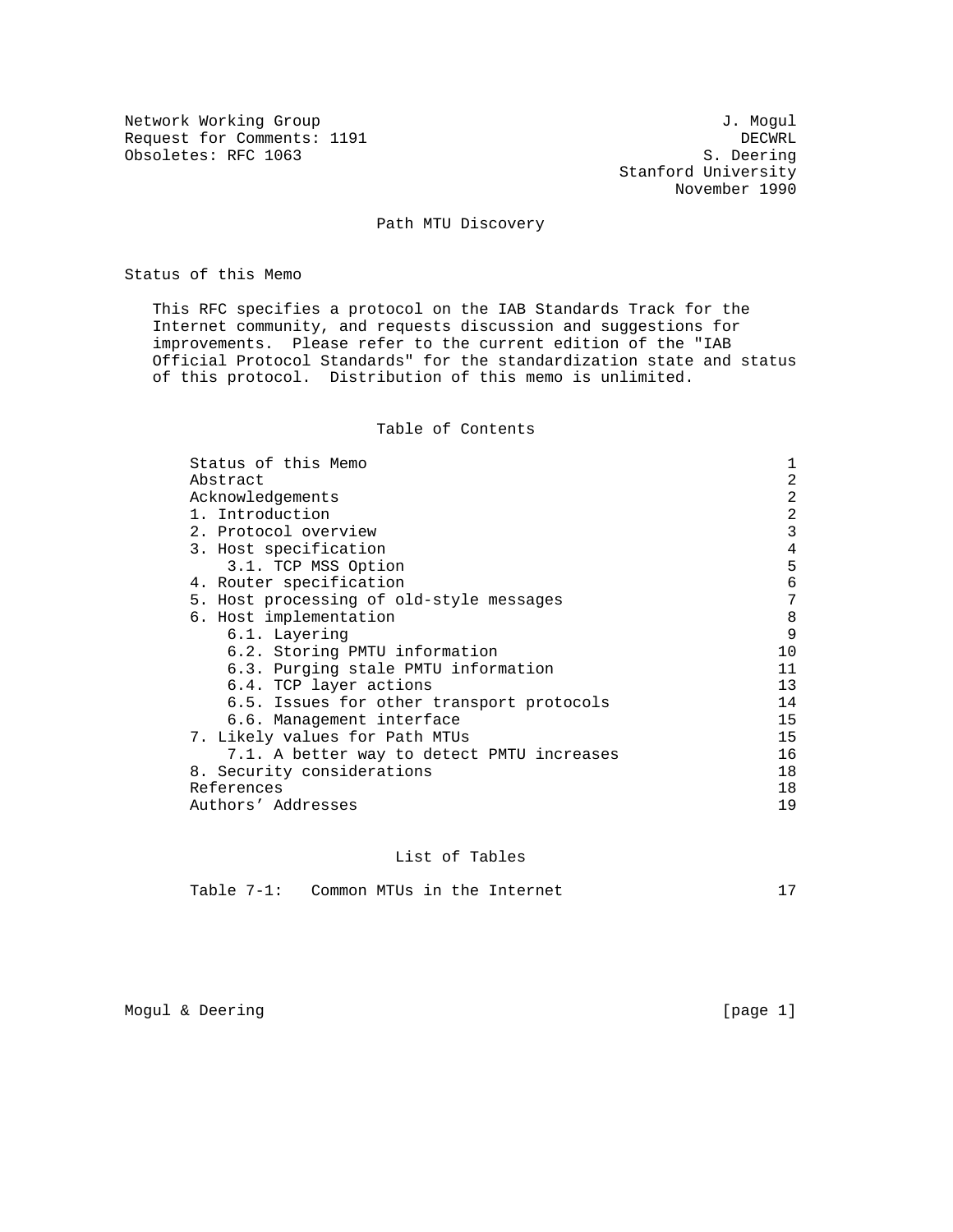## Abstract

 This memo describes a technique for dynamically discovering the maximum transmission unit (MTU) of an arbitrary internet path. It specifies a small change to the way routers generate one type of ICMP message. For a path that passes through a router that has not been so changed, this technique might not discover the correct Path MTU, but it will always choose a Path MTU as accurate as, and in many cases more accurate than, the Path MTU that would be chosen by current practice.

# Acknowledgements

This proposal is a product of the IETF MTU Discovery Working Group.

 The mechanism proposed here was first suggested by Geof Cooper [2], who in two short paragraphs set out all the basic ideas that took the Working Group months to reinvent.

# 1. Introduction

 When one IP host has a large amount of data to send to another host, the data is transmitted as a series of IP datagrams. It is usually preferable that these datagrams be of the largest size that does not require fragmentation anywhere along the path from the source to the destination. (For the case against fragmentation, see [5].) This datagram size is referred to as the Path MTU (PMTU), and it is equal to the minimum of the MTUs of each hop in the path. A shortcoming of the current Internet protocol suite is the lack of a standard mechanism for a host to discover the PMTU of an arbitrary path.

> Note: The Path MTU is what in [1] is called the "Effective MTU for sending" (EMTU\_S). A PMTU is associated with a path, which is a particular combination of IP source and destination address and perhaps a Type-of-service (TOS).

 The current practice [1] is to use the lesser of 576 and the first-hop MTU as the PMTU for any destination that is not connected to the same network or subnet as the source. In many cases, this results in the use of smaller datagrams than necessary, because many paths have a PMTU greater than 576. A host sending datagrams much smaller than the Path MTU allows is wasting Internet resources and probably getting suboptimal throughput. Furthermore, current practice does not prevent fragmentation in all cases, since there are some paths whose PMTU is less than 576.

Mogul & Deering [page 2]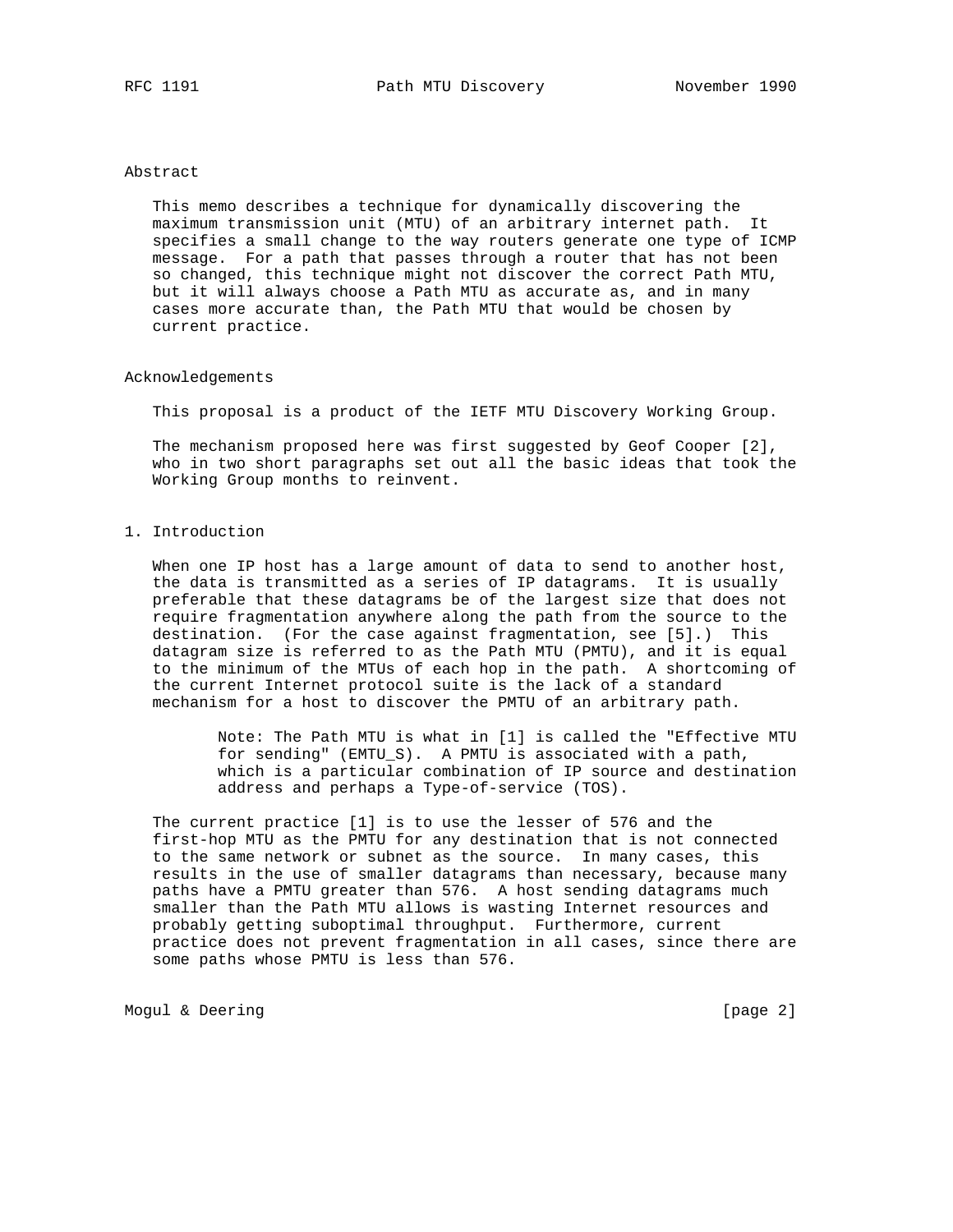It is expected that future routing protocols will be able to provide accurate PMTU information within a routing area, although perhaps not across multi-level routing hierarchies. It is not clear how soon that will be ubiquitously available, so for the next several years the Internet needs a simple mechanism that discovers PMTUs without wasting resources and that works before all hosts and routers are modified.

#### 2. Protocol overview

 In this memo, we describe a technique for using the Don't Fragment (DF) bit in the IP header to dynamically discover the PMTU of a path. The basic idea is that a source host initially assumes that the PMTU of a path is the (known) MTU of its first hop, and sends all datagrams on that path with the DF bit set. If any of the datagrams are too large to be forwarded without fragmentation by some router along the path, that router will discard them and return ICMP Destination Unreachable messages with a code meaning "fragmentation needed and DF set" [7]. Upon receipt of such a message (henceforth called a "Datagram Too Big" message), the source host reduces its assumed PMTU for the path.

 The PMTU discovery process ends when the host's estimate of the PMTU is low enough that its datagrams can be delivered without fragmentation. Or, the host may elect to end the discovery process by ceasing to set the DF bit in the datagram headers; it may do so, for example, because it is willing to have datagrams fragmented in some circumstances. Normally, the host continues to set DF in all datagrams, so that if the route changes and the new PMTU is lower, it will be discovered.

 Unfortunately, the Datagram Too Big message, as currently specified, does not report the MTU of the hop for which the rejected datagram was too big, so the source host cannot tell exactly how much to reduce its assumed PMTU. To remedy this, we propose that a currently unused header field in the Datagram Too Big message be used to report the MTU of the constricting hop. This is the only change specified for routers in support of PMTU Discovery.

 The PMTU of a path may change over time, due to changes in the routing topology. Reductions of the PMTU are detected by Datagram Too Big messages, except on paths for which the host has stopped setting the DF bit. To detect increases in a path's PMTU, a host periodically increases its assumed PMTU (and if it had stopped, resumes setting the DF bit). This will almost always result in datagrams being discarded and Datagram Too Big messages being

Mogul & Deering [page 3]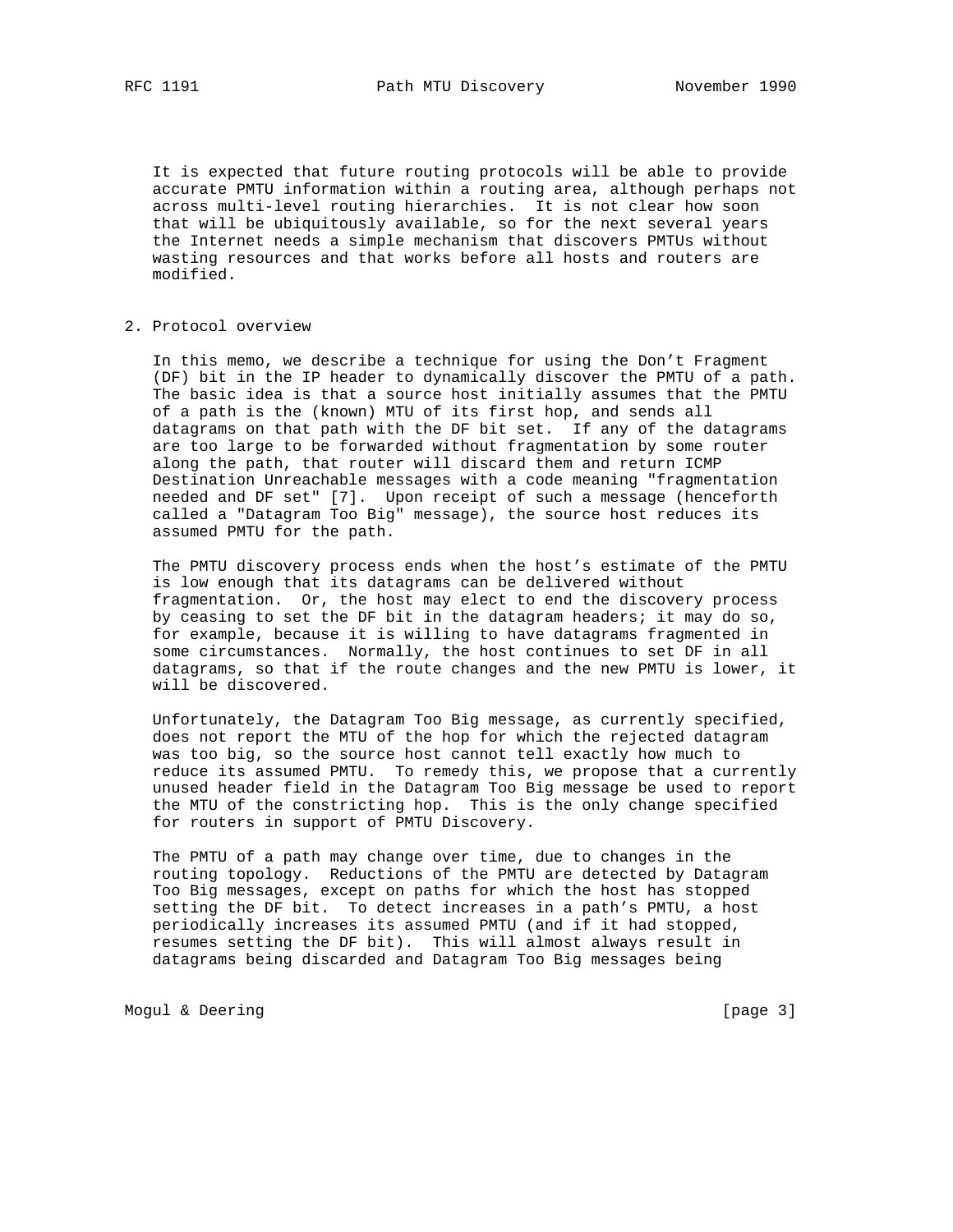RFC 1191 **Path MTU Discovery** November 1990

 generated, because in most cases the PMTU of the path will not have changed, so it should be done infrequently.

 Since this mechanism essentially guarantees that host will not receive any fragments from a peer doing PMTU Discovery, it may aid in interoperating with certain hosts that (improperly) are unable to reassemble fragmented datagrams.

### 3. Host specification

 When a host receives a Datagram Too Big message, it MUST reduce its estimate of the PMTU for the relevant path, based on the value of the Next-Hop MTU field in the message (see section 4). We do not specify the precise behavior of a host in this circumstance, since different applications may have different requirements, and since different implementation architectures may favor different strategies.

 We do require that after receiving a Datagram Too Big message, a host MUST attempt to avoid eliciting more such messages in the near future. The host may either reduce the size of the datagrams it is sending along the path, or cease setting the Don't Fragment bit in the headers of those datagrams. Clearly, the former strategy may continue to elicit Datagram Too Big messages for a while, but since each of these messages (and the dropped datagrams they respond to) consume Internet resources, the host MUST force the PMTU Discovery process to converge.

 Hosts using PMTU Discovery MUST detect decreases in Path MTU as fast as possible. Hosts MAY detect increases in Path MTU, but because doing so requires sending datagrams larger than the current estimated PMTU, and because the likelihood is that the PMTU will not have increased, this MUST be done at infrequent intervals. An attempt to detect an increase (by sending a datagram larger than the current estimate) MUST NOT be done less than 5 minutes after a Datagram Too Big message has been received for the given destination, or less than 1 minute after a previous, successful attempted increase. We recommend setting these timers at twice their minimum values (10 minutes and 2 minutes, respectively).

 Hosts MUST be able to deal with Datagram Too Big messages that do not include the next-hop MTU, since it is not feasible to upgrade all the routers in the Internet in any finite time. A Datagram Too Big message from an unmodified router can be recognized by the presence of a zero in the (newly-defined) Next-Hop MTU field. (This is required by the ICMP specification [7], which says that "unused" fields must be zero.) In section 5, we discuss possible strategies

Mogul & Deering [page 4]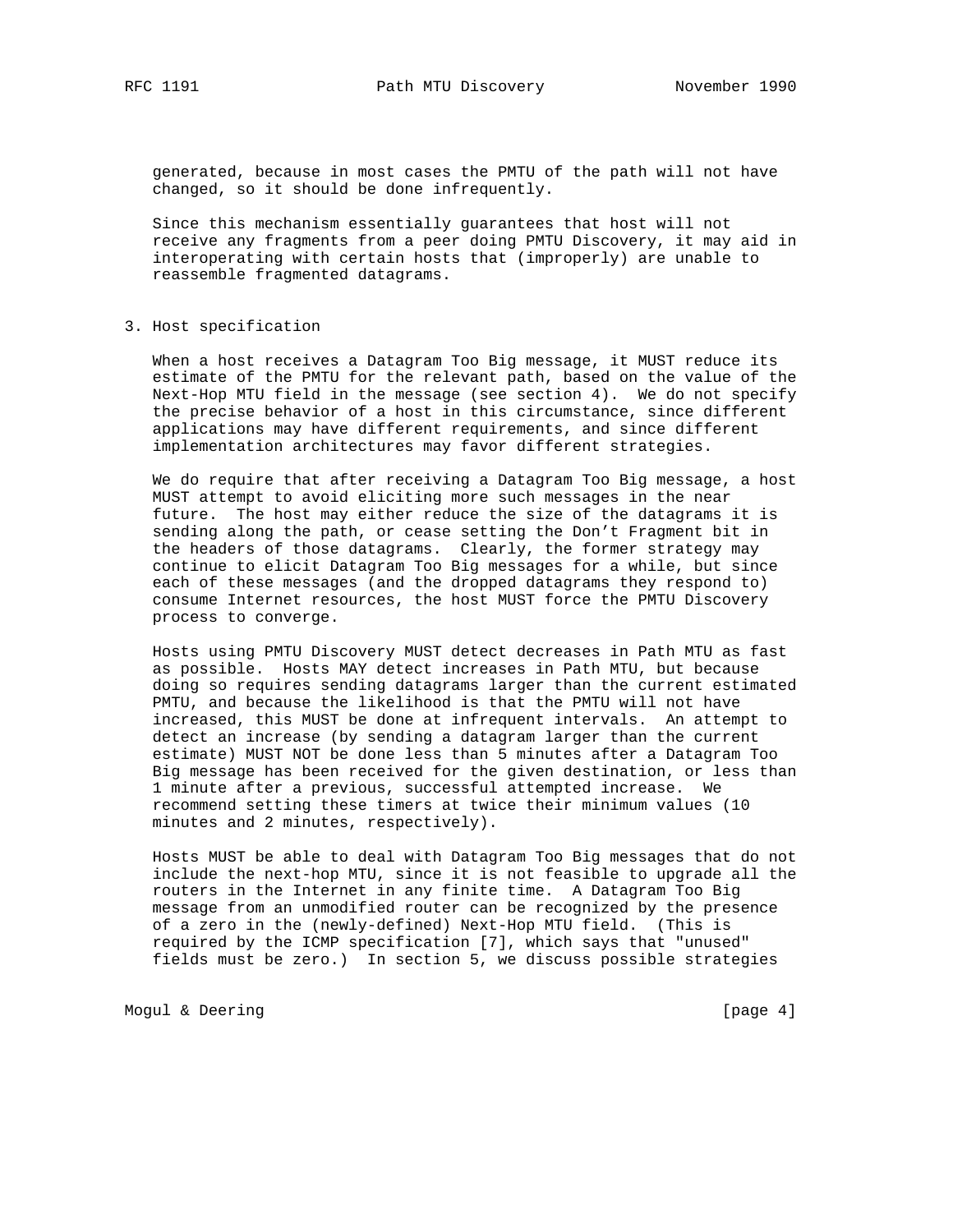RFC 1191 **Path MTU Discovery** November 1990

 for a host to follow in response to an old-style Datagram Too Big message (one sent by an unmodified router).

 A host MUST never reduce its estimate of the Path MTU below 68 octets.

 A host MUST not increase its estimate of the Path MTU in response to the contents of a Datagram Too Big message. A message purporting to announce an increase in the Path MTU might be a stale datagram that has been floating around in the Internet, a false packet injected as part of a denial-of-service attack, or the result of having multiple paths to the destination.

# 3.1. TCP MSS Option

 A host doing PMTU Discovery must obey the rule that it not send IP datagrams larger than 576 octets unless it has permission from the receiver. For TCP connections, this means that a host must not send datagrams larger than 40 octets plus the Maximum Segment Size (MSS) sent by its peer.

> Note: The TCP MSS is defined to be the relevant IP datagram size minus 40 [9]. The default of 576 octets for the maximum IP datagram size yields a default of 536 octets for the TCP MSS.

 Section 4.2.2.6 of "Requirements for Internet Hosts -- Communication Layers" [1] says:

> Some TCP implementations send an MSS option only if the destination host is on a non-connected network. However, in general the TCP layer may not have the appropriate information to make this decision, so it is preferable to leave to the IP layer the task of determining a suitable MTU for the Internet path.

 Actually, many TCP implementations always send an MSS option, but set the value to 536 if the destination is non-local. This behavior was correct when the Internet was full of hosts that did not follow the rule that datagrams larger than 576 octets should not be sent to non-local destinations. Now that most hosts do follow this rule, it is unnecessary to limit the value in the TCP MSS option to 536 for non-local peers.

 Moreover, doing this prevents PMTU Discovery from discovering PMTUs larger than 576, so hosts SHOULD no longer lower the value they send

Mogul & Deering [page 5]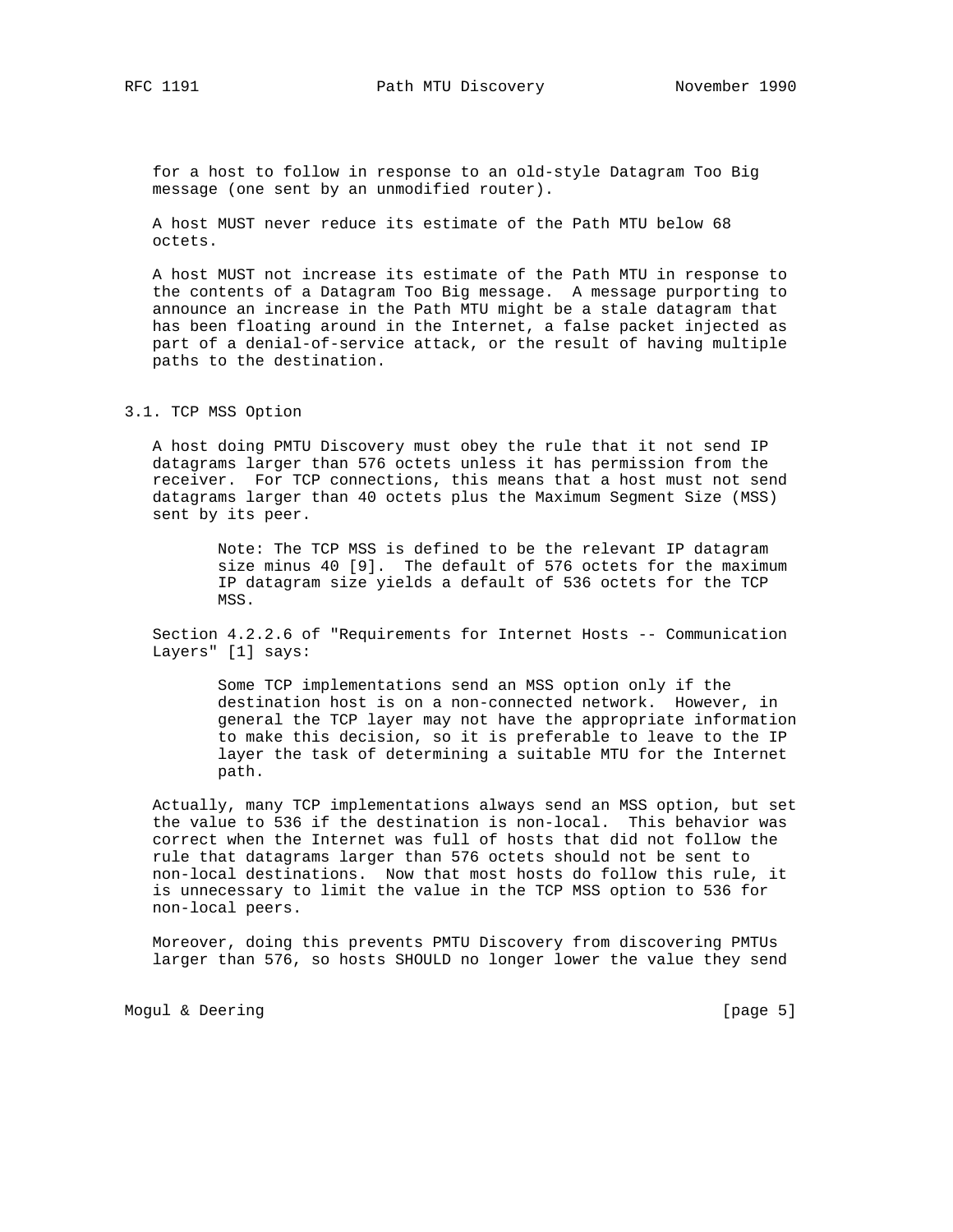in the MSS option. The MSS option should be 40 octets less than the size of the largest datagram the host is able to reassemble (MMS\_R, as defined in  $[1]$ ); in many cases, this will be the architectural limit of 65495 (65535 - 40) octets. A host MAY send an MSS value derived from the MTU of its connected network (the maximum MTU over its connected networks, for a multi-homed host); this should not cause problems for PMTU Discovery, and may dissuade a broken peer from sending enormous datagrams.

> Note: At the moment, we see no reason to send an MSS greater than the maximum MTU of the connected networks, and we recommend that hosts do not use 65495. It is quite possible that some IP implementations have sign-bit bugs that would be tickled by unnecessary use of such a large MSS.

# 4. Router specification

 When a router is unable to forward a datagram because it exceeds the MTU of the next-hop network and its Don't Fragment bit is set, the router is required to return an ICMP Destination Unreachable message to the source of the datagram, with the Code indicating "fragmentation needed and DF set". To support the Path MTU Discovery technique specified in this memo, the router MUST include the MTU of that next-hop network in the low-order 16 bits of the ICMP header field that is labelled "unused" in the ICMP specification [7]. The high-order 16 bits remain unused, and MUST be set to zero. Thus, the message has the following format:

|                                                     |              | 0 1 2 3 4 5 6 7 8 9 0 1 2 3 4 5 6 7 8 9 0 1 2 3 4 5 6 7 8 9 0 1 |  |  |  |  |  |
|-----------------------------------------------------|--------------|-----------------------------------------------------------------|--|--|--|--|--|
|                                                     |              | -+-+-+-+-+-+-+-+-+-+-+-+-+-+-+-+-+-+                            |  |  |  |  |  |
| Type = $3$                                          | Code = $4$   | Checksum                                                        |  |  |  |  |  |
|                                                     |              |                                                                 |  |  |  |  |  |
|                                                     | unused $= 0$ | Next-Hop MTU                                                    |  |  |  |  |  |
|                                                     |              |                                                                 |  |  |  |  |  |
| Internet Header + 64 bits of Original Datagram Data |              |                                                                 |  |  |  |  |  |
|                                                     |              |                                                                 |  |  |  |  |  |

The value carried in the Next-Hop MTU field is:

 The size in octets of the largest datagram that could be forwarded, along the path of the original datagram, without being fragmented at this router. The size includes the IP header and IP data, and does not include any lower-level headers.

Mogul & Deering **and Communication** [page 6]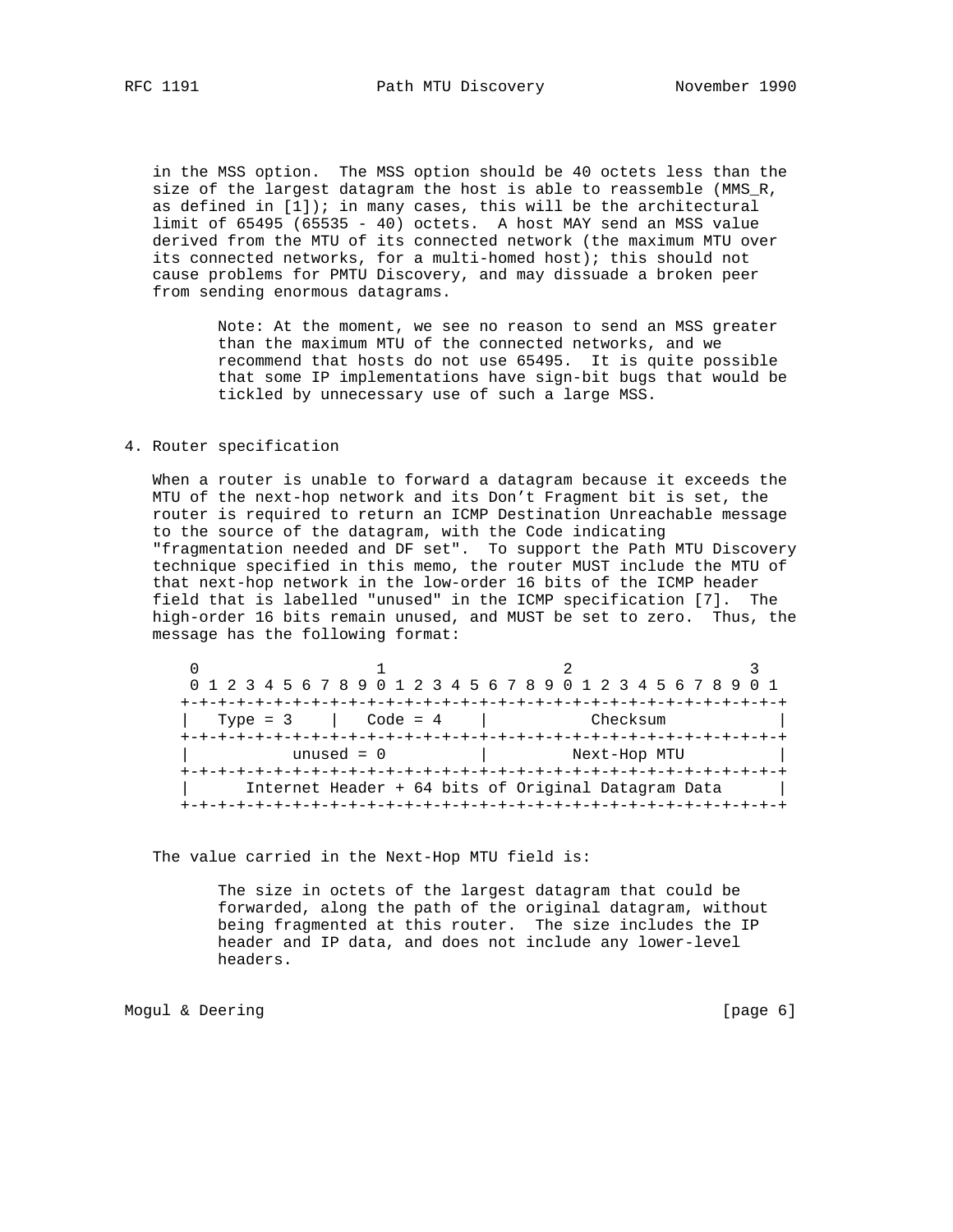RFC 1191 **Path MTU Discovery** November 1990

 This field will never contain a value less than 68, since every router "must be able to forward a datagram of 68 octets without fragmentation" [8].

## 5. Host processing of old-style messages

 In this section we outline several possible strategies for a host to follow upon receiving a Datagram Too Big message from an unmodified router (i.e., one where the Next-Hop MTU field is zero). This section is not part of the protocol specification.

 The simplest thing for a host to do in response to such a message is to assume that the PMTU is the minimum of its currently-assumed PMTU and 576, and to stop setting the DF bit in datagrams sent on that path. Thus, the host falls back to the same PMTU as it would choose under current practice (see section 3.3.3 of "Requirements for Internet Hosts -- Communication Layers" [1]). This strategy has the advantage that it terminates quickly, and does no worse than existing practice. It fails, however, to avoid fragmentation in some cases, and to make the most efficient utilization of the internetwork in other cases.

 More sophisticated strategies involve "searching" for an accurate PMTU estimate, by continuing to send datagrams with the DF bit while varying their sizes. A good search strategy is one that obtains an accurate estimate of the Path MTU without causing many packets to be lost in the process.

 Several possible strategies apply algorithmic functions to the previous PMTU estimate to generate a new estimate. For example, one could multiply the old estimate by a constant (say, 0.75). We do NOT recommend this; it either converges far too slowly, or it substantially underestimates the true PMTU.

 A more sophisticated approach is to do a binary search on the packet size. This converges somewhat faster, although it still takes 4 or 5 steps to converge from an FDDI MTU to an Ethernet MTU. A serious disadvantage is that it requires a complex implementation in order to recognize when a datagram has made it to the other end (indicating that the current estimate is too low). We also do not recommend this strategy.

 One strategy that appears to work quite well starts from the observation that there are, in practice, relatively few MTU values in use in the Internet. Thus, rather than blindly searching through arbitrarily chosen values, we can search only the ones that are

Mogul & Deering **and Communication** [page 7]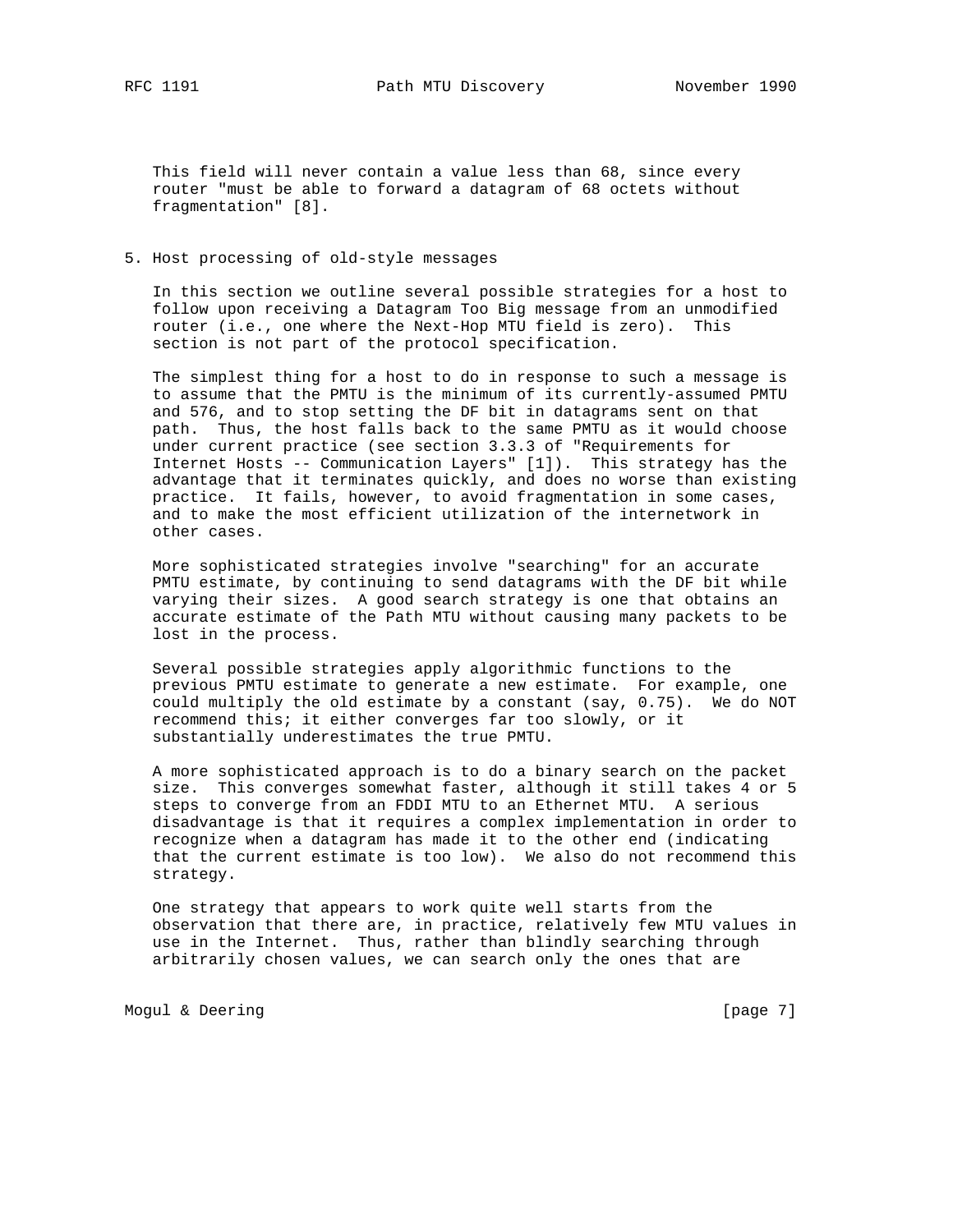likely to appear. Moreover, since designers tend to chose MTUs in similar ways, it is possible to collect groups of similar MTU values and use the lowest value in the group as our search "plateau". (It is clearly better to underestimate an MTU by a few per cent than to overestimate it by one octet.)

 In section 7, we describe how we arrived at a table of representative MTU plateaus for use in PMTU estimation. With this table, convergence is as good as binary search in the worst case, and is far better in common cases (for example, it takes only two round-trip times to go from an FDDI MTU to an Ethernet MTU). Since the plateaus lie near powers of two, if an MTU is not represented in this table, the algorithm will not underestimate it by more than a factor of 2.

 Any search strategy must have some "memory" of previous estimates in order to chose the next one. One approach is to use the currently-cached estimate of the Path MTU, but in fact there is better information available in the Datagram Too Big message itself. All ICMP Destination Unreachable messages, including this one, contain the IP header of the original datagram, which contains the Total Length of the datagram that was too big to be forwarded without fragmentation. Since this Total Length may be less than the current PMTU estimate, but is nonetheless larger than the actual PMTU, it may be a good input to the method for choosing the next PMTU estimate.

> Note: routers based on implementations derived from 4.2BSD Unix send an incorrect value for the Total Length of the original IP datagram. The value sent by these routers is the sum of the original Total Length and the original Header Length (expressed in octets). Since it is impossible for the host receiving such a Datagram Too Big message to know if it sent by one of these routers, the host must be conservative and assume that it is. If the Total Length field returned is not less than the current PMTU estimate, it must be reduced by 4 times the value of the returned Header Length field.

 The strategy we recommend, then, is to use as the next PMTU estimate the greatest plateau value that is less than the returned Total Length field (corrected, if necessary, according to the Note above).

6. Host implementation

 In this section we discuss how PMTU Discovery is implemented in host software. This is not a specification, but rather a set of suggestions.

The issues include:

Mogul & Deering **and Communication** control of the set of the set of the set of the set of the set of the set of the set of the set of the set of the set of the set of the set of the set of the set of the set of the set of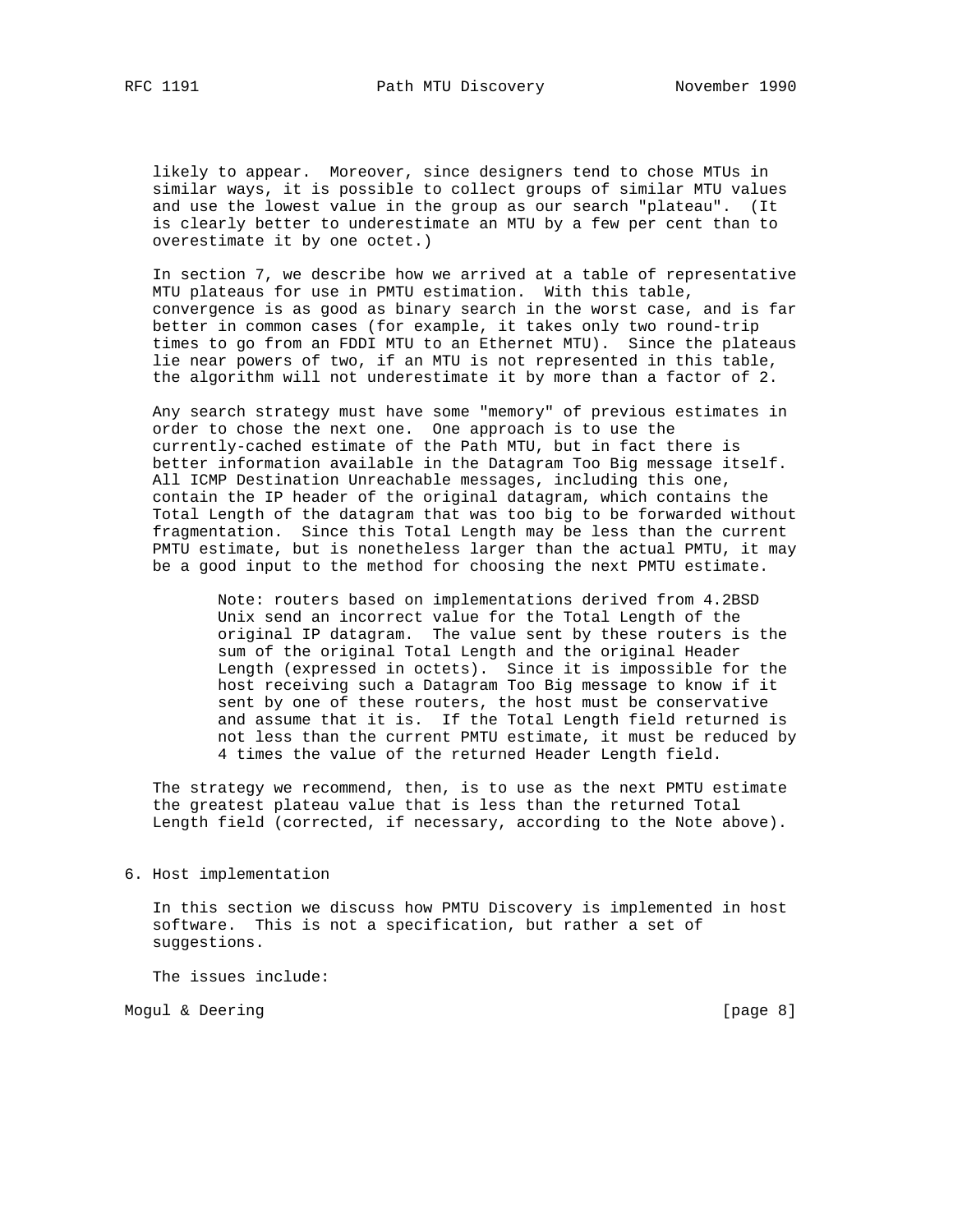- What layer or layers implement PMTU Discovery?
- Where is the PMTU information cached?
- How is stale PMTU information removed?
- What must transport and higher layers do?

## 6.1. Layering

 In the IP architecture, the choice of what size datagram to send is made by a protocol at a layer above IP. We refer to such a protocol as a "packetization protocol". Packetization protocols are usually transport protocols (for example, TCP) but can also be higher-layer protocols (for example, protocols built on top of UDP).

 Implementing PMTU Discovery in the packetization layers simplifies some of the inter-layer issues, but has several drawbacks: the implementation may have to be redone for each packetization protocol, it becomes hard to share PMTU information between different packetization layers, and the connection-oriented state maintained by some packetization layers may not easily extend to save PMTU information for long periods.

 We therefore believe that the IP layer should store PMTU information and that the ICMP layer should process received Datagram Too Big messages. The packetization layers must still be able to respond to changes in the Path MTU, by changing the size of the datagrams they send, and must also be able to specify that datagrams are sent with the DF bit set. We do not want the IP layer to simply set the DF bit in every packet, since it is possible that a packetization layer, perhaps a UDP application outside the kernel, is unable to change its datagram size. Protocols involving intentional fragmentation, while inelegant, are sometimes successful (NFS being the primary example), and we do not want to break such protocols.

 To support this layering, packetization layers require an extension of the IP service interface defined in [1]:

> A way to learn of changes in the value of MMS\_S, the "maximum send transport-message size", which is derived from the Path MTU by subtracting the minimum IP header size.

Mogul & Deering **contains the contact of the contact of the contact of the contact of the contact of the contact of the contact of the contact of the contact of the contact of the contact of the contact of the contact of t**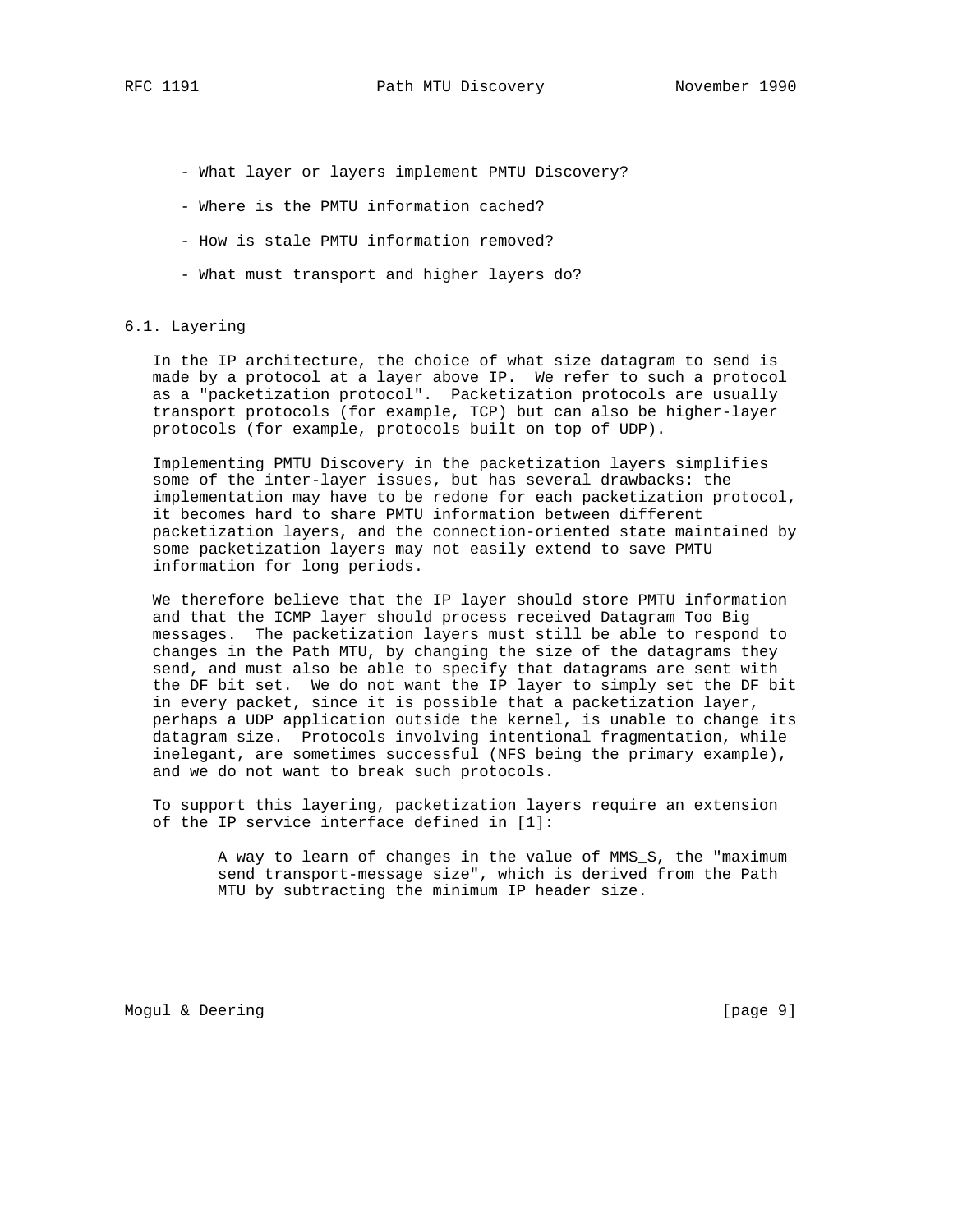### 6.2. Storing PMTU information

 In general, the IP layer should associate each PMTU value that it has learned with a specific path. A path is identified by a source address, a destination address and an IP type-of-service. (Some implementations do not record the source address of paths; this is acceptable for single-homed hosts, which have only one possible source address.)

> Note: Some paths may be further distinguished by different security classifications. The details of such classifications are beyond the scope of this memo.

 The obvious place to store this association is as a field in the routing table entries. A host will not have a route for every possible destination, but it should be able to cache a per-host route for every active destination. (This requirement is already imposed by the need to process ICMP Redirect messages.)

 When the first packet is sent to a host for which no per-host route exists, a route is chosen either from the set of per-network routes, or from the set of default routes. The PMTU fields in these route entries should be initialized to be the MTU of the associated first-hop data link, and must never be changed by the PMTU Discovery process. (PMTU Discovery only creates or changes entries for per-host routes). Until a Datagram Too Big message is received, the PMTU associated with the initially-chosen route is presumed to be accurate.

 When a Datagram Too Big message is received, the ICMP layer determines a new estimate for the Path MTU (either from a non-zero Next-Hop MTU value in the packet, or using the method described in section 5). If a per-host route for this path does not exist, then one is created (almost as if a per-host ICMP Redirect is being processed; the new route uses the same first-hop router as the current route). If the PMTU estimate associated with the per-host route is higher than the new estimate, then the value in the routing entry is changed.

 The packetization layers must be notified about decreases in the PMTU. Any packetization layer instance (for example, a TCP connection) that is actively using the path must be notified if the PMTU estimate is decreased.

> Note: even if the Datagram Too Big message contains an Original Datagram Header that refers to a UDP packet, the TCP layer must be notified if any of its connections use the given

Mogul & Deering [page 10]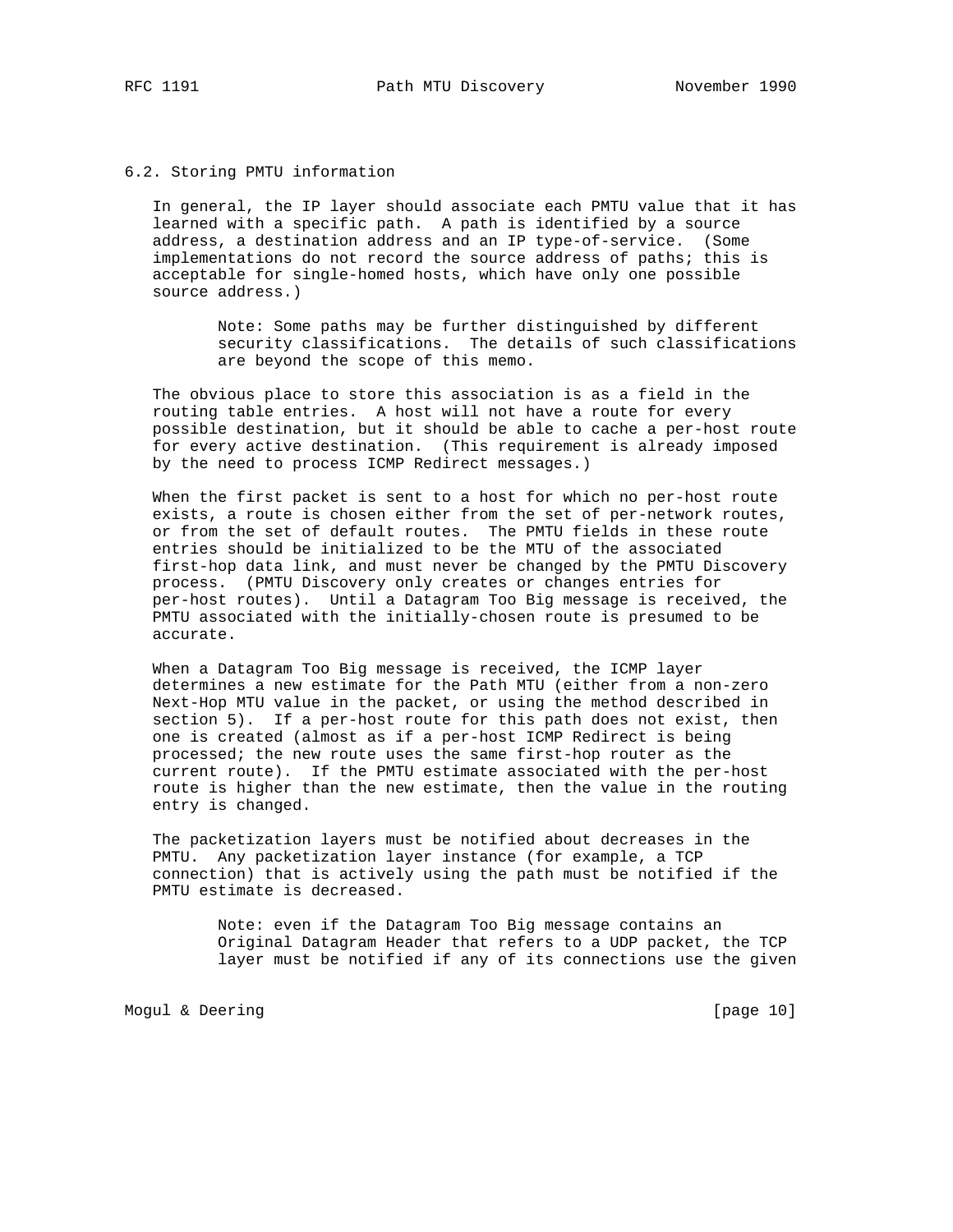path.

 Also, the instance that sent the datagram that elicited the Datagram Too Big message should be notified that its datagram has been dropped, even if the PMTU estimate has not changed, so that it may retransmit the dropped datagram.

> Note: The notification mechanism can be analogous to the mechanism used to provide notification of an ICMP Source Quench message. In some implementations (such as 4.2BSD-derived systems), the existing notification mechanism is not able to identify the specific connection involved, and so an additional mechanism is necessary.

 Alternatively, an implementation can avoid the use of an asynchronous notification mechanism for PMTU decreases by postponing notification until the next attempt to send a datagram larger than the PMTU estimate. In this approach, when an attempt is made to SEND a datagram with the DF bit set, and the datagram is larger than the PMTU estimate, the SEND function should fail and return a suitable error indication. This approach may be more suitable to a connectionless packetization layer (such as one using UDP), which (in some implementations) may be hard to "notify" from the ICMP layer. In this case, the normal timeout-based retransmission mechanisms would be used to recover from the dropped datagrams.

 It is important to understand that the notification of the packetization layer instances using the path about the change in the PMTU is distinct from the notification of a specific instance that a packet has been dropped. The latter should be done as soon as practical (i.e., asynchronously from the point of view of the packetization layer instance), while the former may be delayed until a packetization layer instance wants to create a packet. Retransmission should be done for only for those packets that are known to be dropped, as indicated by a Datagram Too Big message.

# 6.3. Purging stale PMTU information

 Internetwork topology is dynamic; routes change over time. The PMTU discovered for a given destination may be wrong if a new route comes into use. Thus, PMTU information cached by a host can become stale.

 Because a host using PMTU Discovery always sets the DF bit, if the stale PMTU value is too large, this will be discovered almost

Mogul & Deering [page 11]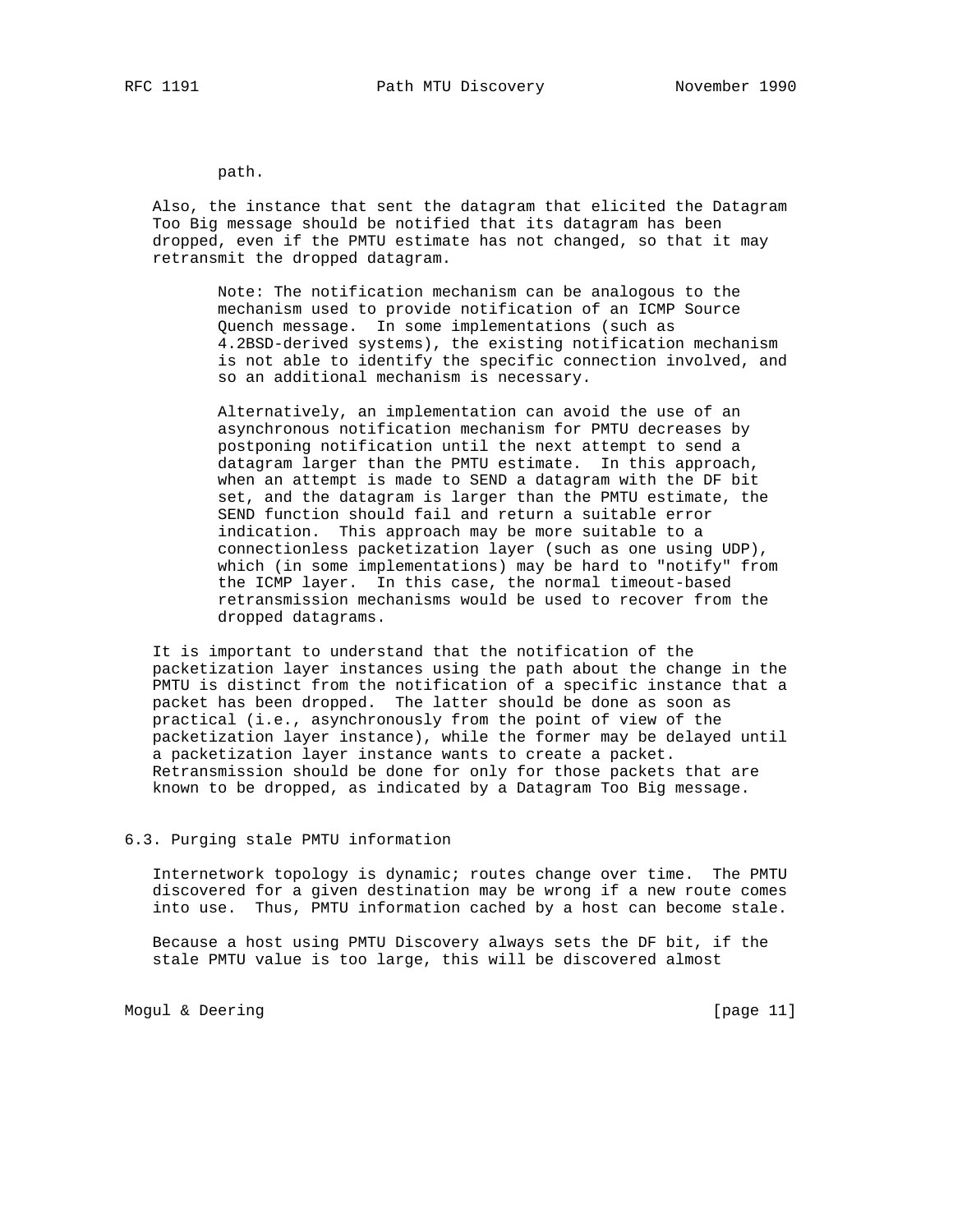immediately once a datagram is sent to the given destination. No such mechanism exists for realizing that a stale PMTU value is too small, so an implementation should "age" cached values. When a PMTU value has not been decreased for a while (on the order of 10 minutes), the PMTU estimate should be set to the first-hop data-link MTU, and the packetization layers should be notified of the change. This will cause the complete PMTU Discovery process to take place again.

> Note: an implementation should provide a means for changing the timeout duration, including setting it to "infinity". For example, hosts attached to an FDDI network which is then attached to the rest of the Internet via a slow serial line are never going to discover a new non-local PMTU, so they should not have to put up with dropped datagrams every 10 minutes.

 An upper layer MUST not retransmit datagrams in response to an increase in the PMTU estimate, since this increase never comes in response to an indication of a dropped datagram.

 One approach to implementing PMTU aging is to add a timestamp field to the routing table entry. This field is initialized to a "reserved" value, indicating that the PMTU has never been changed. Whenever the PMTU is decreased in response to a Datagram Too Big message, the timestamp is set to the current time.

 Once a minute, a timer-driven procedure runs through the routing table, and for each entry whose timestamp is not "reserved" and is older than the timeout interval:

- The PMTU estimate is set to the MTU of the associated first hop.
- Packetization layers using this route are notified of the increase.

 PMTU estimates may disappear from the routing table if the per-host routes are removed; this can happen in response to an ICMP Redirect message, or because certain routing-table daemons delete old routes after several minutes. Also, on a multi-homed host a topology change may result in the use of a different source interface. When this happens, if the packetization layer is not notified then it may continue to use a cached PMTU value that is now too small. One solution is to notify the packetization layer of a possible PMTU change whenever a Redirect message causes a route change, and whenever a route is simply deleted from the routing table.

Mogul & Deering [page 12]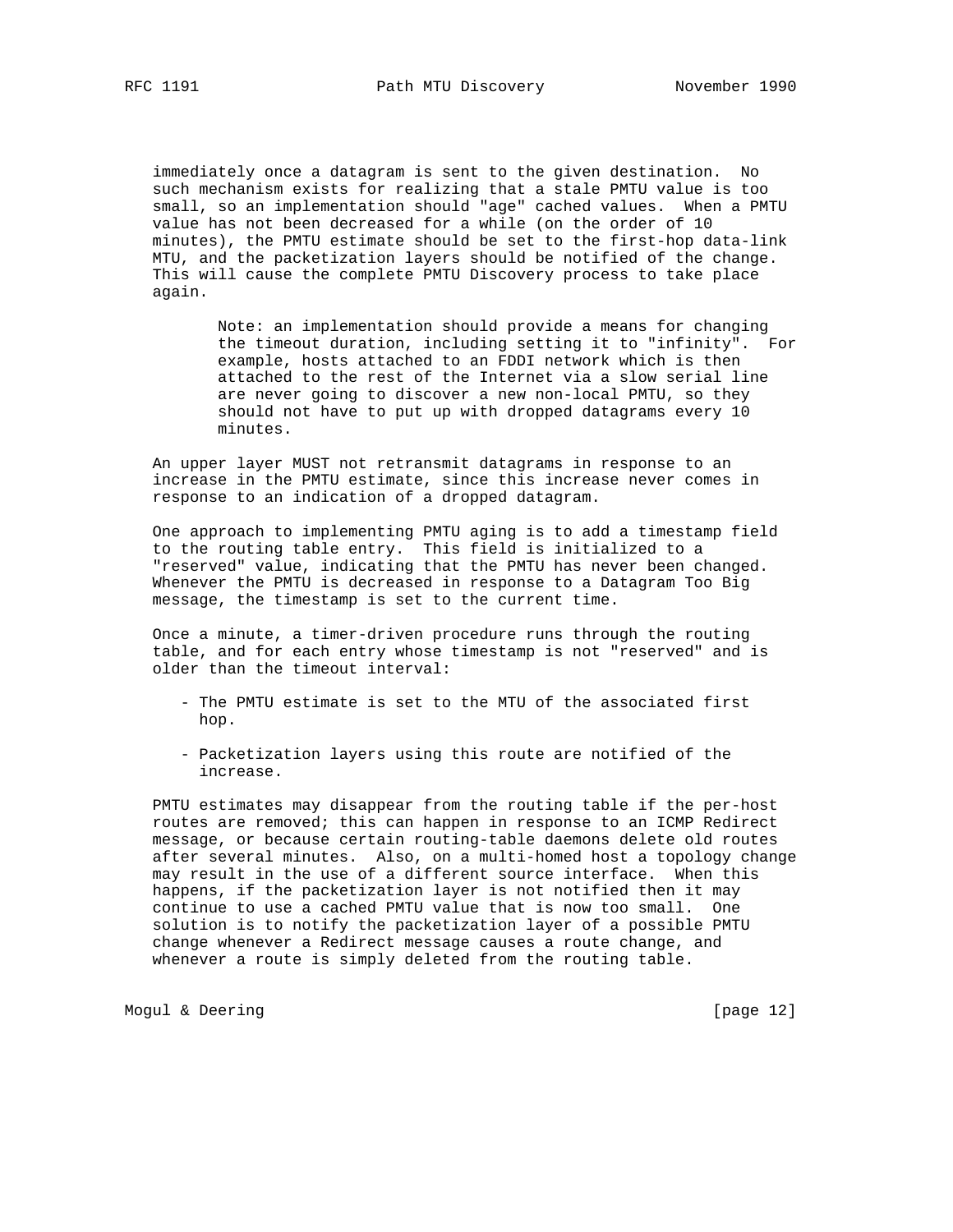Note: a more sophisticated method for detecting PMTU increases is described in section 7.1.

## 6.4. TCP layer actions

 The TCP layer must track the PMTU for the destination of a connection; it should not send datagrams that would be larger than this. A simple implementation could ask the IP layer for this value (using the GET MAXSIZES interface described in [1]) each time it created a new segment, but this could be inefficient. Moreover, TCP implementations that follow the "slow-start" congestion-avoidance algorithm [4] typically calculate and cache several other values derived from the PMTU. It may be simpler to receive asynchronous notification when the PMTU changes, so that these variables may be updated.

 A TCP implementation must also store the MSS value received from its peer (which defaults to 536), and not send any segment larger than this MSS, regardless of the PMTU. In 4.xBSD-derived implementations, this requires adding an additional field to the TCP state record.

 Finally, when a Datagram Too Big message is received, it implies that a datagram was dropped by the router that sent the ICMP message. It is sufficient to treat this as any other dropped segment, and wait until the retransmission timer expires to cause retransmission of the segment. If the PMTU Discovery process requires several steps to estimate the right PMTU, this could delay the connection by many round-trip times.

 Alternatively, the retransmission could be done in immediate response to a notification that the Path MTU has changed, but only for the specific connection specified by the Datagram Too Big message. The datagram size used in the retransmission should, of course, be no larger than the new PMTU.

> Note: One MUST not retransmit in response to every Datagram Too Big message, since a burst of several oversized segments will give rise to several such messages and hence several retransmissions of the same data. If the new estimated PMTU is still wrong, the process repeats, and there is an exponential growth in the number of superfluous segments sent!

> This means that the TCP layer must be able to recognize when a Datagram Too Big notification actually decreases the PMTU that it has already used to send a datagram on the given connection, and should ignore any other notifications.

Mogul & Deering [page 13]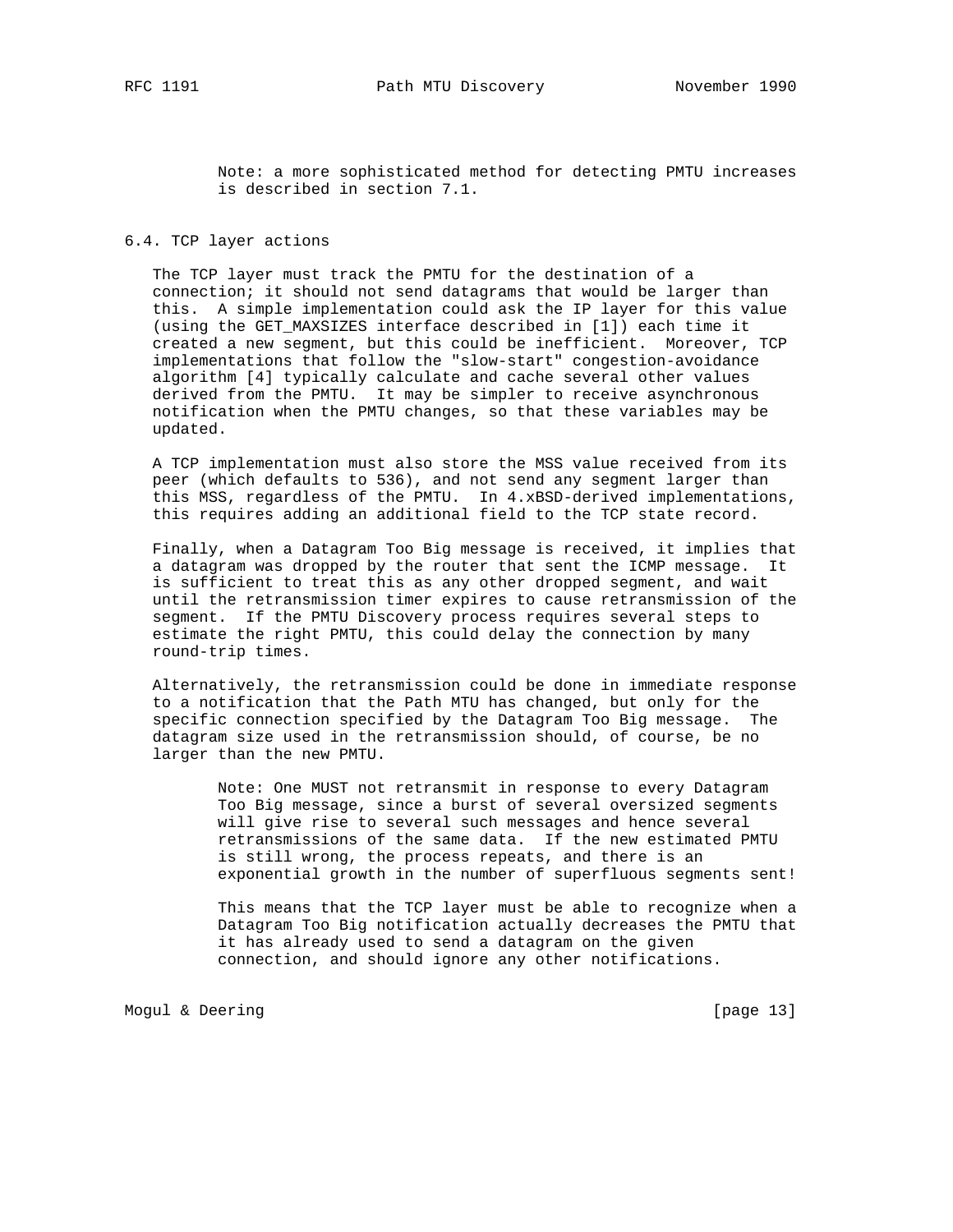Modern TCP implementations incorporate "congestion advoidance" and "slow-start" algorithms to improve performance [4]. Unlike a retransmission caused by a TCP retransmission timeout, a retransmission caused by a Datagram Too Big message should not change the congestion window. It should, however, trigger the slow-start mechanism (i.e., only one segment should be retransmitted until acknowledgements begin to arrive again).

 TCP performance can be reduced if the sender's maximum window size is not an exact multiple of the segment size in use (this is not the congestion window size, which is always a multiple of the segment size). In many system (such as those derived from 4.2BSD), the segment size is often set to 1024 octets, and the maximum window size (the "send space") is usually a multiple of 1024 octets, so the proper relationship holds by default. If PMTU Discovery is used, however, the segment size may not be a submultiple of the send space, and it may change during a connection; this means that the TCP layer may need to change the transmission window size when PMTU Discovery changes the PMTU value. The maximum window size should be set to the greatest multiple of the segment size (PMTU - 40) that is less than or equal to the sender's buffer space size.

 PMTU Discovery does not affect the value sent in the TCP MSS option, because that value is used by the other end of the connection, which may be using an unrelated PMTU value.

# 6.5. Issues for other transport protocols

 Some transport protocols (such as ISO TP4 [3]) are not allowed to repacketize when doing a retransmission. That is, once an attempt is made to transmit a datagram of a certain size, its contents cannot be split into smaller datagrams for retransmission. In such a case, the original datagram should be retransmitted without the DF bit set, allowing it to be fragmented as necessary to reach its destination. Subsequent datagrams, when transmitted for the first time, should be no larger than allowed by the Path MTU, and should have the DF bit set.

 The Sun Network File System (NFS) uses a Remote Procedure Call (RPC) protocol [11] that, in many cases, sends datagrams that must be fragmented even for the first-hop link. This might improve performance in certain cases, but it is known to cause reliability and performance problems, especially when the client and server are separated by routers.

We recommend that NFS implementations use PMTU Discovery whenever

Mogul & Deering [page 14]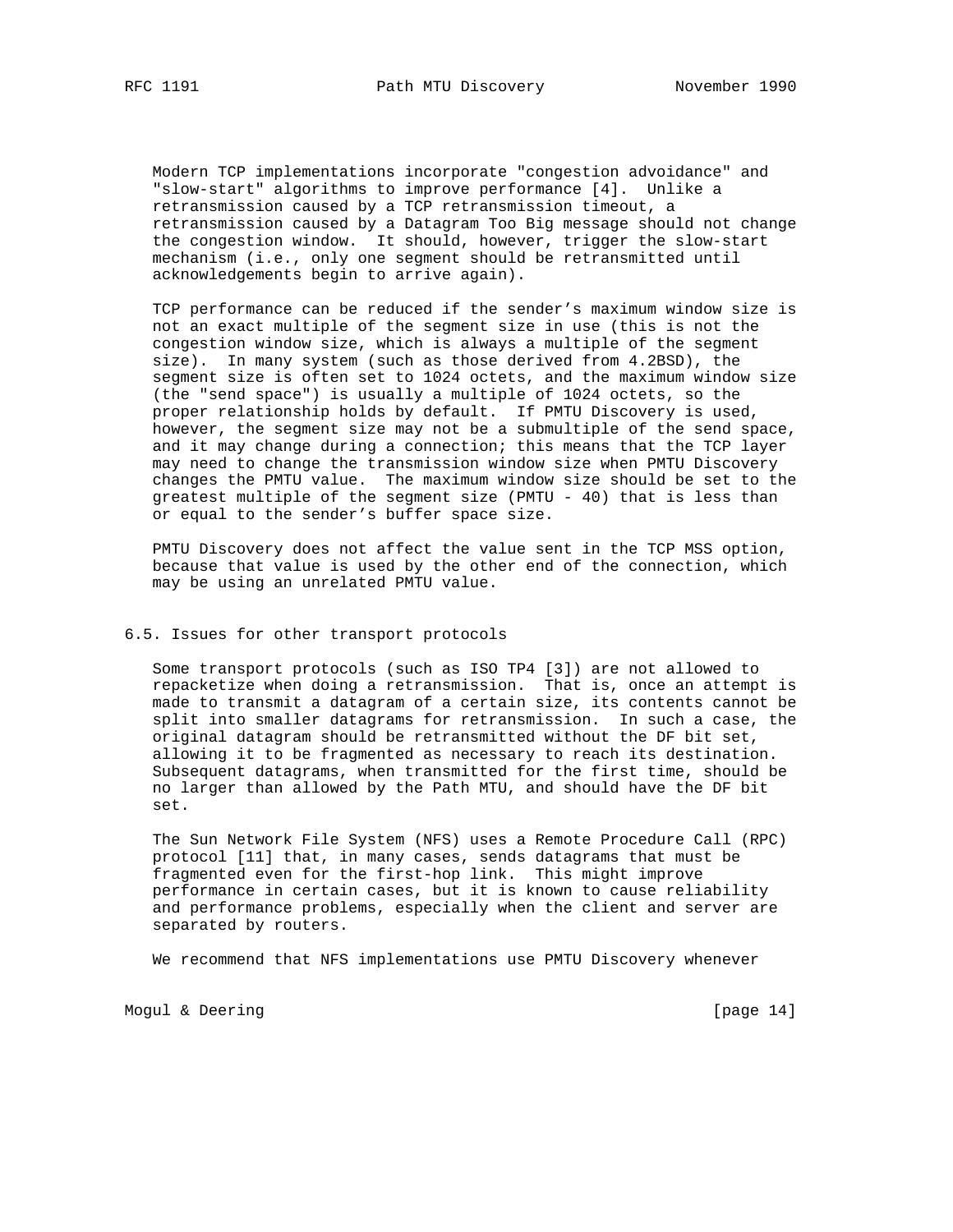routers are involved. Most NFS implementations allow the RPC datagram size to be changed at mount-time (indirectly, by changing the effective file system block size), but might require some modification to support changes later on.

 Also, since a single NFS operation cannot be split across several UDP datagrams, certain operations (primarily, those operating on file names and directories) require a minimum datagram size that may be larger than the PMTU. NFS implementations should not reduce the datagram size below this threshold, even if PMTU Discovery suggests a lower value. (Of course, in this case datagrams should not be sent with DF set.)

## 6.6. Management interface

 We suggest that an implementation provide a way for a system utility program to:

- Specify that PMTU Discovery not be done on a given route.
- Change the PMTU value associated with a given route.

 The former can be accomplished by associating a flag with the routing entry; when a packet is sent via a route with this flag set, the IP layer leaves the DF bit clear no matter what the upper layer requests.

 These features might be used to work around an anomalous situation, or by a routing protocol implementation that is able to obtain Path MTU values.

 The implementation should also provide a way to change the timeout period for aging stale PMTU information.

# 7. Likely values for Path MTUs

 The algorithm recommended in section 5 for "searching" the space of Path MTUs is based on a table of values that severely restricts the search space. We describe here a table of MTU values that, as of this writing, represents all major data-link technologies in use in the Internet.

 In table 7-1, data links are listed in order of decreasing MTU, and grouped so that each set of similar MTUs is associated with a "plateau" equal to the lowest MTU in the group. (The table also

Mogul & Deering [page 15]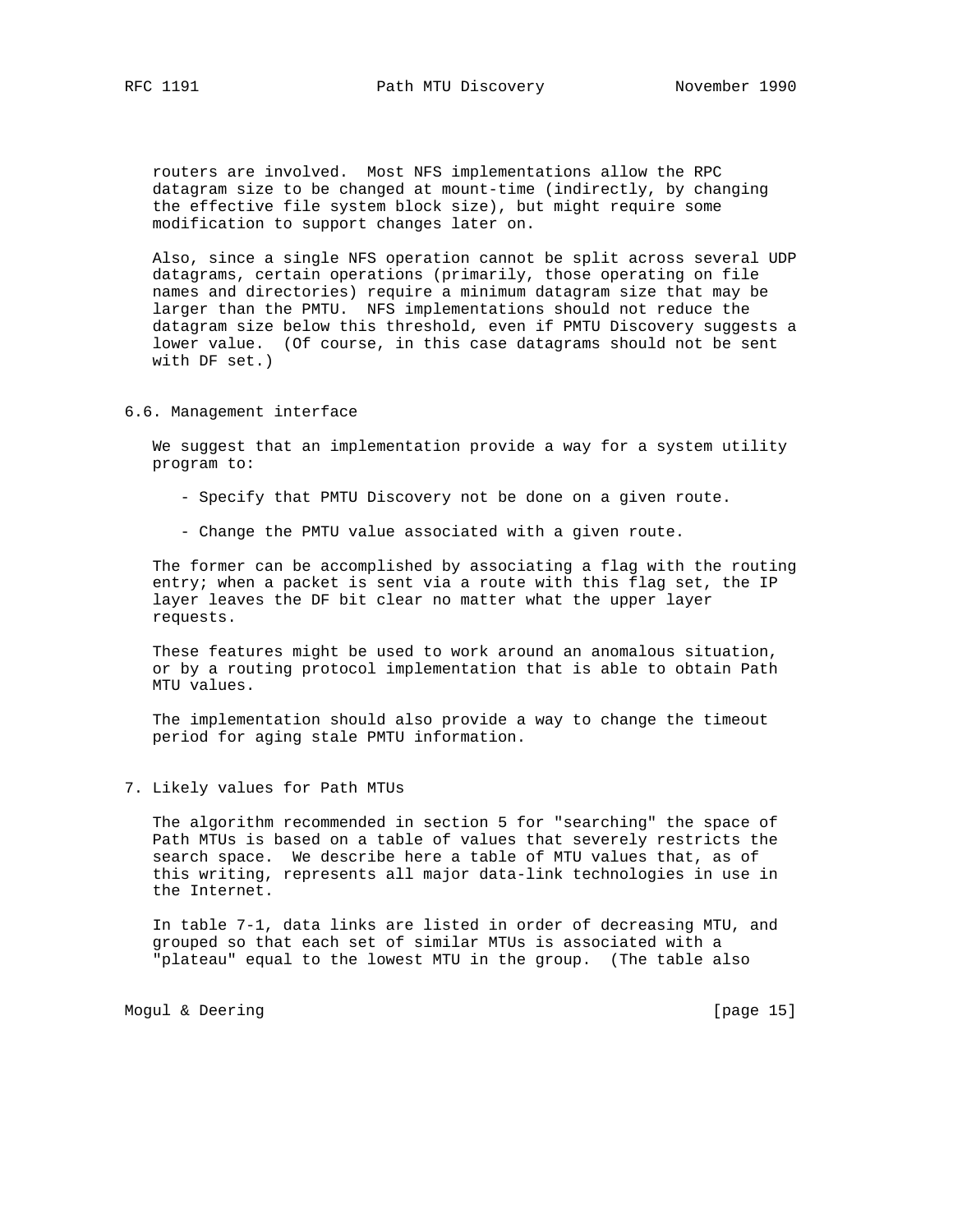includes some entries not currently associated with a data link, and gives references where available). Where a plateau represents more than one MTU, the table shows the maximum inaccuracy associated with the plateau, as a percentage.

 We do not expect that the values in the table, especially for higher MTU levels, are going to be valid forever. The values given here are an implementation suggestion, NOT a specification or requirement. Implementors should use up-to-date references to pick a set of plateaus; it is important that the table not contain too many entries or the process of searching for a PMTU might waste Internet resources. Implementors should also make it convenient for customers without source code to update the table values in their systems (for example, the table in a BSD-derived Unix kernel could be changed using a new "ioctl" command).

> Note: It might be a good idea to add a few table entries for values equal to small powers of 2 plus 40 (for the IP and TCP headers), where no similar values exist, since this seems to be a reasonably non-arbitrary way of choosing arbitrary values.

> The table might also contain entries for values slightly less than large powers of 2, in case MTUs are defined near those values (it is better in this case for the table entries to be low than to be high, or else the next lowest plateau may be chosen instead).

#### 7.1. A better way to detect PMTU increases

 Section 6.3 suggests detecting increases in the PMTU value by periodically increasing the PTMU estimate to the first-hop MTU. Since it is likely that this process will simply "rediscover" the current PTMU estimate, at the cost of several dropped datagrams, it should not be done often.

 A better approach is to periodically increase the PMTU estimate to the next-highest value in the plateau table (or the first-hop MTU, if that is smaller). If the increased estimate is wrong, at most one round-trip time is wasted before the correct value is rediscovered. If the increased estimate is still too low, a higher estimate will be attempted somewhat later.

 Because it may take several such periods to discover a significant increase in the PMTU, we recommend that a short timeout period should be used after the estimate is increased, and a longer timeout be used

Mogul & Deering [page 16]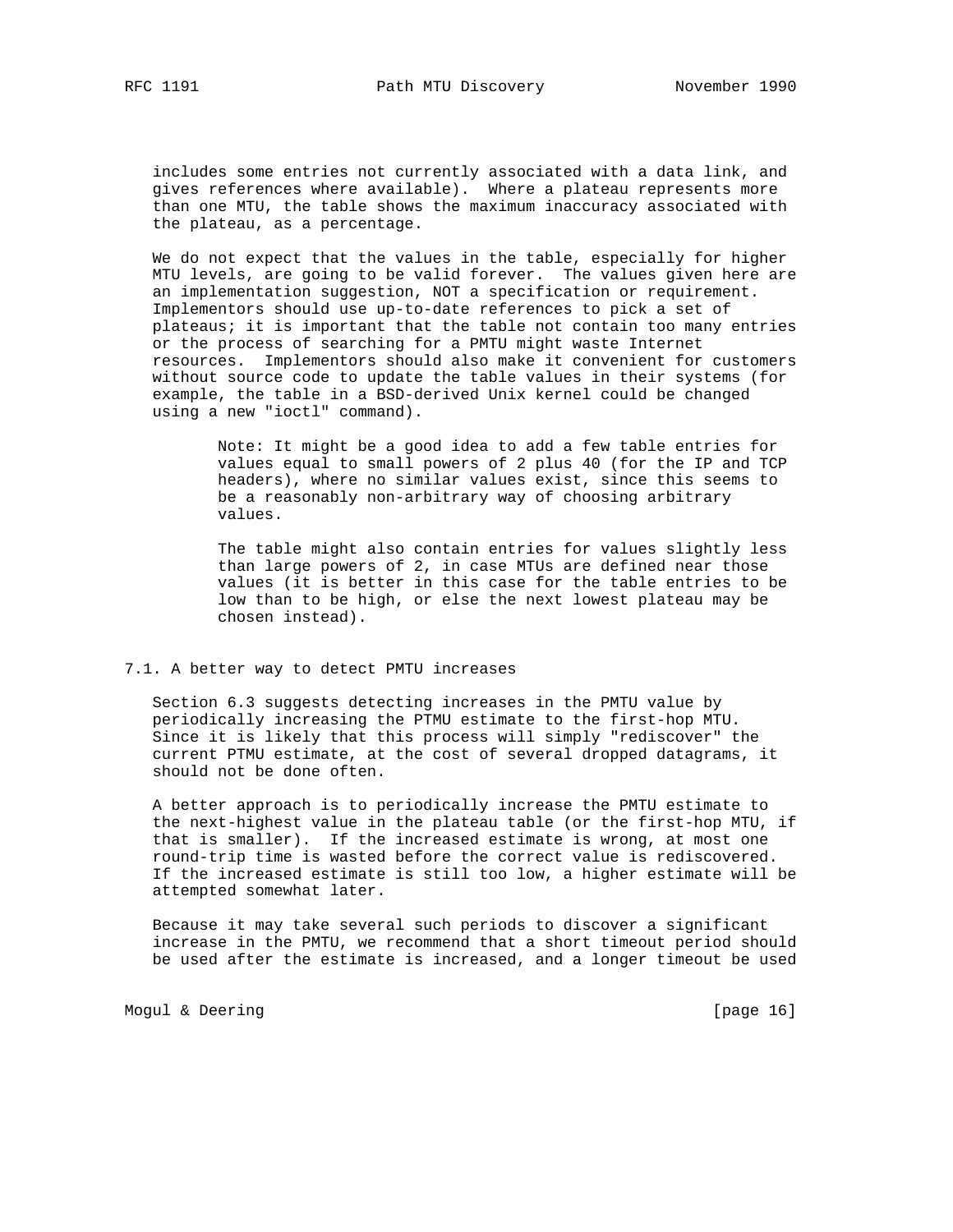| Plateau        | MTU<br>$---$             | Comments                                                                                                    | Reference                                                       |
|----------------|--------------------------|-------------------------------------------------------------------------------------------------------------|-----------------------------------------------------------------|
| -----          |                          | 65535 Official maximum MTU<br>65535 Hyperchannel                                                            | RFC 791<br>RFC 1044                                             |
| 65535<br>32000 |                          | Just in case<br>17914 16Mb IBM Token Ring                                                                   | ref. [6]                                                        |
| 17914          |                          |                                                                                                             |                                                                 |
|                | 8166                     | <b>IEEE 802.4</b>                                                                                           | RFC 1042                                                        |
| 8166           | 4464<br>4352             | IEEE 802.5 (4Mb max)<br>FDDI (Revised)                                                                      | RFC 1042<br><b>RFC 1188</b>                                     |
| 4352 (1%)      | 2002                     | 2048 Wideband Network<br>IEEE 802.5 (4Mb recommended) RFC 1042                                              | RFC 907                                                         |
| 2002(2)        | 1536<br>1492             | Exp. Ethernet Nets<br>1500 Ethernet Networks<br>1500 Point-to-Point (default) RFC 1134<br><b>IEEE 802.3</b> | RFC 895<br>RFC 894<br>RFC 1042                                  |
| 1492 (3%)      | 1006                     | SLIP<br>1006 ARPANET                                                                                        | RFC 1055<br><b>BBN 1822</b>                                     |
| 1006           | 576<br>544<br>512<br>508 | X.25 Networks<br>DEC IP Portal<br><b>NETBIOS</b><br>508 IEEE 802/Source-Rt Bridge<br>ARCNET                 | RFC 877<br>ref. [10]<br><b>RFC 1088</b><br>RFC 1042<br>RFC 1051 |
| 508(13%)       |                          | 296 Point-to-Point (low delay) RFC 1144                                                                     |                                                                 |
| 296<br>68      |                          | Official minimum MTU                                                                                        | <b>RFC 791</b>                                                  |

Table 7-1: Common MTUs in the Internet

 after the PTMU estimate is decreased because of a Datagram Too Big message. For example, after the PTMU estimate is decreased, the timeout should be set to 10 minutes; once this timer expires and a larger MTU is attempted, the timeout can be set to a much smaller value (say, 2 minutes). In no case should the timeout be shorter than the estimated round-trip time, if this is known.

Mogul & Deering [page 17]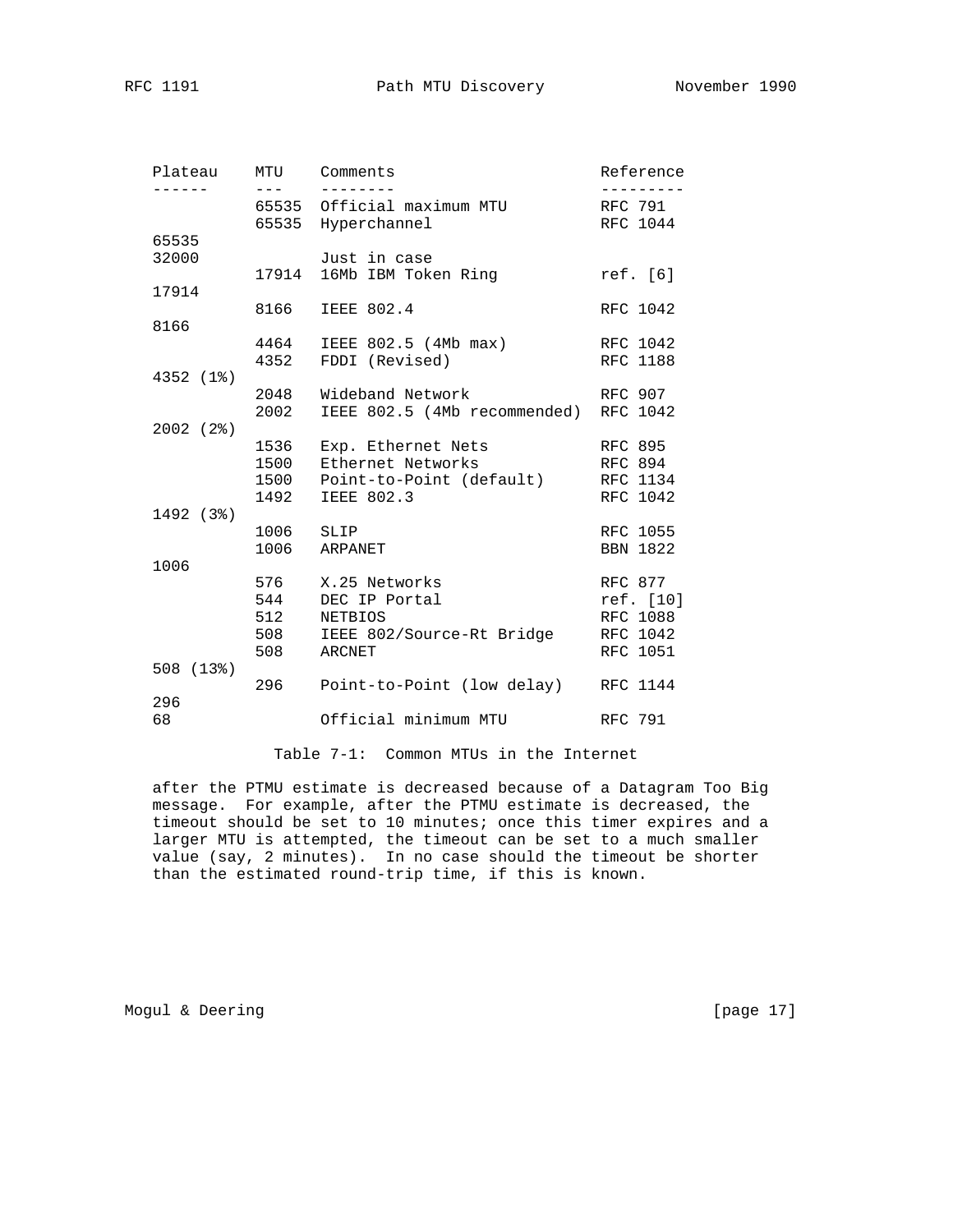### 8. Security considerations

 This Path MTU Discovery mechanism makes possible two denial-of service attacks, both based on a malicious party sending false Datagram Too Big messages to an Internet host.

 In the first attack, the false message indicates a PMTU much smaller than reality. This should not entirely stop data flow, since the victim host should never set its PMTU estimate below the absolute minimum, but at 8 octets of IP data per datagram, progress could be slow.

 In the other attack, the false message indicates a PMTU greater than reality. If believed, this could cause temporary blockage as the victim sends datagrams that will be dropped by some router. Within one round-trip time, the host would discover its mistake (receiving Datagram Too Big messages from that router), but frequent repetition of this attack could cause lots of datagrams to be dropped. A host, however, should never raise its estimate of the PMTU based on a Datagram Too Big message, so should not be vulnerable to this attack.

 A malicious party could also cause problems if it could stop a victim from receiving legitimate Datagram Too Big messages, but in this case there are simpler denial-of-service attacks available.

# References

- [1] R. Braden, ed. Requirements for Internet Hosts -- Communication Layers. RFC 1122, SRI Network Information Center, October, 1989.
- [2] Geof Cooper. IP Datagram Sizes. Electronic distribution of the TCP-IP Discussion Group, Message-ID <8705240517.AA01407@apolling.imagen.uucp>.
- [3] ISO. ISO Transport Protocol Specification: ISO DP 8073. RFC 905, SRI Network Information Center, April, 1984.
- [4] Van Jacobson. Congestion Avoidance and Control. In Proc. SIGCOMM '88 Symposium on Communications Architectures and Protocols, pages 314-329. Stanford, CA, August, 1988.
- [5] C. Kent and J. Mogul. Fragmentation Considered Harmful. In Proc. SIGCOMM '87 Workshop on Frontiers in Computer Communications Technology. August, 1987.
- [6] Drew Daniel Perkins. Private Communication.

Mogul & Deering [page 18]